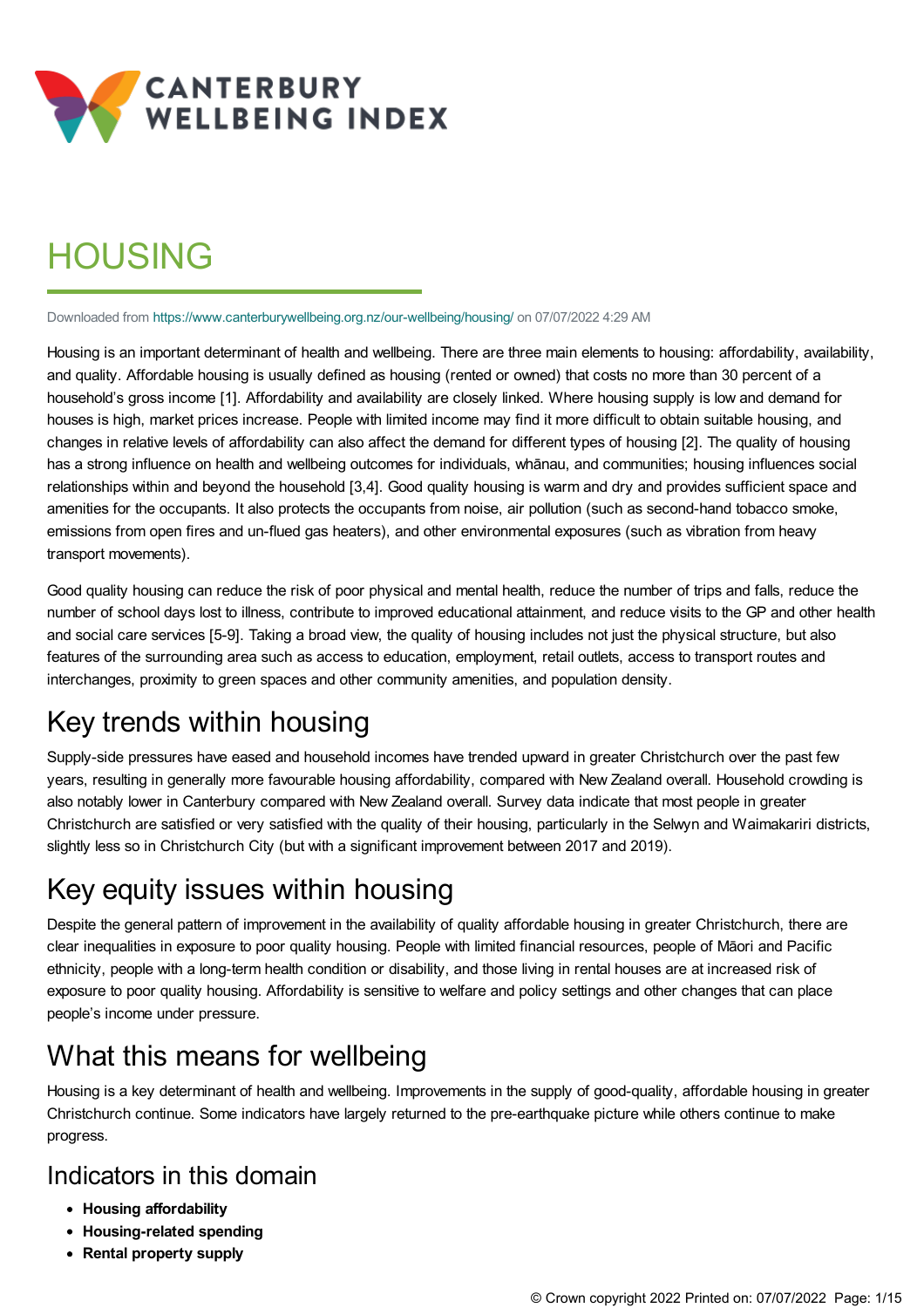- **Household crowding**
- **Housing quality**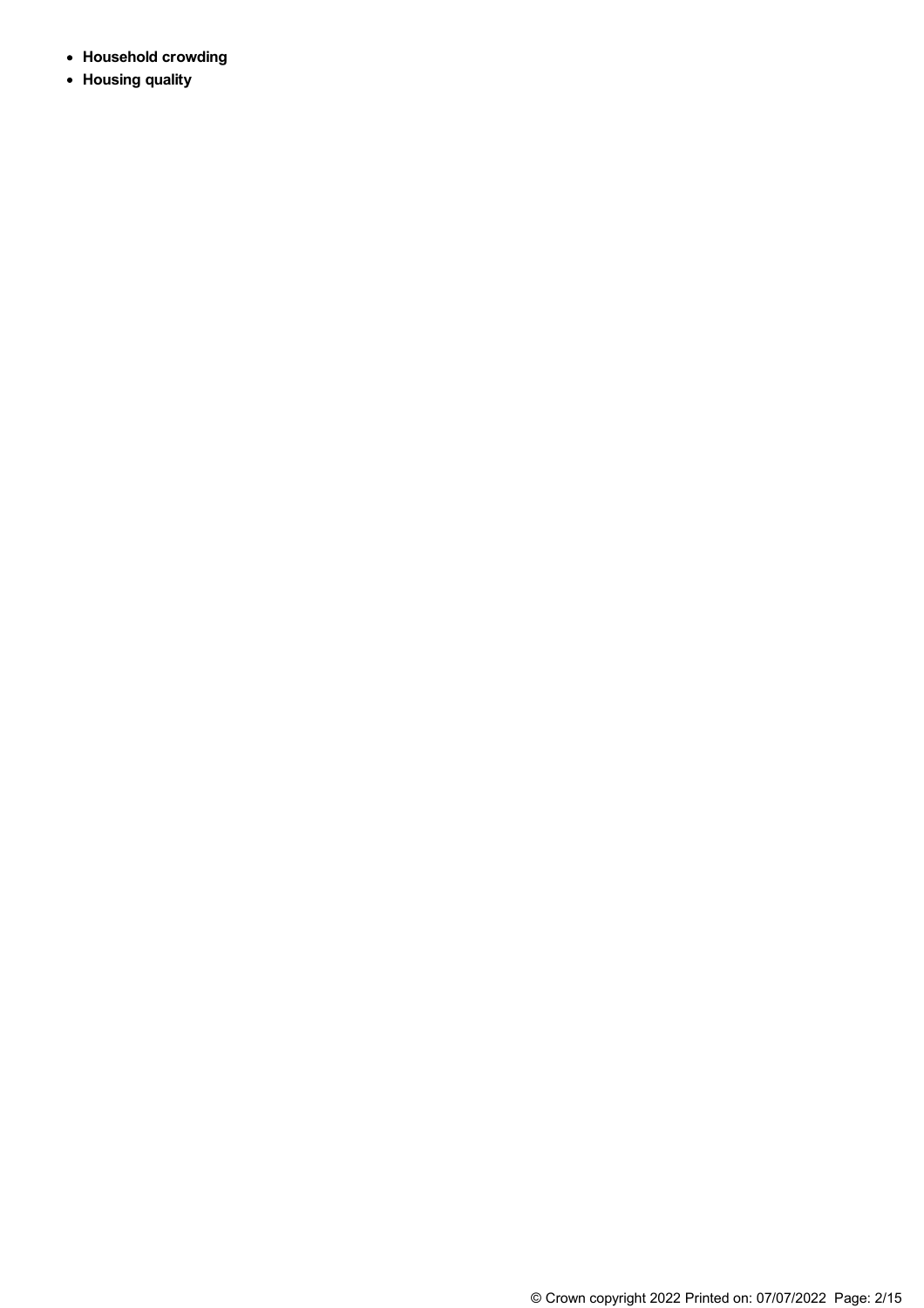### HOUSING AFFORDABILITY

The Housing Affordability Measure (HAM) provides a picture of how much New Zealanders spend on housing, and tracks whether housing is becoming more or less affordable over time for renters and potential first home buyers (based on income data, rent/mortgage payments, rates and insurance; adjusted for household size). The HAM Buy Median indicator addresses whether a household that is currently renting can feasibly afford to own a home (i.e., hypothetically, if they bought a lower quartile-valued dwelling in their Territorial Authority). The HAM Rent Median indicator addresses whether a household that rents can feasibly afford to live in their current accommodation [10]. The HAM does not set a level at which housing is or is not affordable. Determining affordability depends on each household's circumstances and expectations of what qualifies as a socially accepted standard of living [10] (i.e. rating what goods and services are necessary is subjective).

This indicator presents the proportion of households with below the median New Zealand household income after deducting housing costs. This measure is presented separately for potential first homeowners (HAM Buy Median), and for renters (HAM Rent Median), for each Territorial Authority in greater Christchurch and for New Zealand, from 2008 to 2018, inclusive. Higher numbers on the HAM measure indicate less affordable housing (these data report version 1.4 of HAM). Note that the full back series of data is updated whenever HAM is re-released.



The figure shows that the proportion of potential first home buyer households in Christchurch City with below the median income after housing costs decreased by just over one percentage point from 66.7 percent in December 2017 to 65.5 percent in December 2018. This finding indicates that housing (ownership) became marginally more affordable over this period. The proportion in December 2018 was slightly higher in Waimakariri District (65.8%) and substantially lower in Selwyn District (54.3%). At a national level, the proportion of potential first home buyer households with below the median income after housing costs also decreased between December 2017 and December 2018; 73.1 percent and 70.5 percent, respectively. Overall, the HAM Buy Median indicates that home ownership affordability for potential first home buyer households in greater Christchurch has improved from early 2017 to the current time point (December 2018).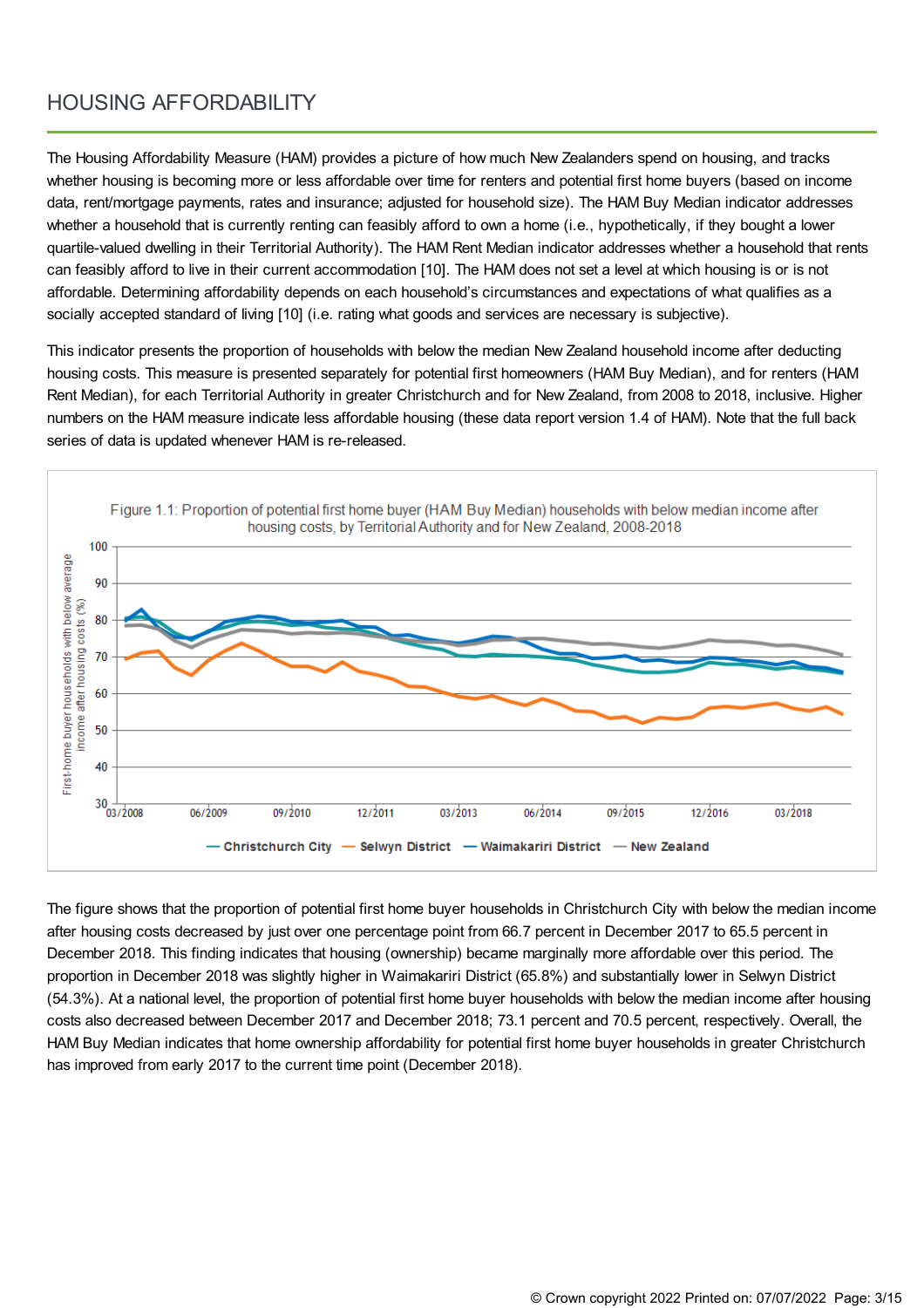

The figure shows that the proportion of renter households in Christchurch City with below the median income after housing costs remained relatively stable between December 2017 (57.5%) and December 2018 (57.0%). The proportion in December 2018 was slightly smaller in Waimakariri District (55.8%) and substantially smaller in Selwyn District (42.0%), which indicates comparatively affordable renting in Selwyn District. For New Zealand overall, the proportion of renter households with below the median income after housing costs declined between December 2017 (59.4%) and December 2018 (56.9%). This decline continues the general pattern of increasing affordability for renters for New Zealand overall, apparent since mid-2011.

Overall, affordability for renter households in Christchurch City and Waimakariri District has improved, with the HAM Rent Median converging towards that for New Zealand overall between March 2016 and December 2018. HAM Rent Median in Selwyn District has remained consistently lower than in Christchurch City and Waimakariri District throughout the time series presented. Taken together, the data for HAM Buy Median and HAM Rent Median illustrate that housing costs take a smaller proportion of household income for renters than for first home buyers.

#### **Data Sources**

**Source:** Ministry of Housing and Urban Development.

**Survey/data set:** Data set (HAM version 1.4) created for research purposes from the Integrated Data Infrastructure (IDI), managed by Statistics New Zealand. Access publicly available data from the Ministry of Housing and Urban Development website www.hud.govt.nz/news-and[resources/statistics-and-research/housing-affordability-measure-ham.](https://www.hud.govt.nz/news-and-resources/statistics-and-research/housing-affordability-measure-ham/) **Source data frequency:** Quarterly.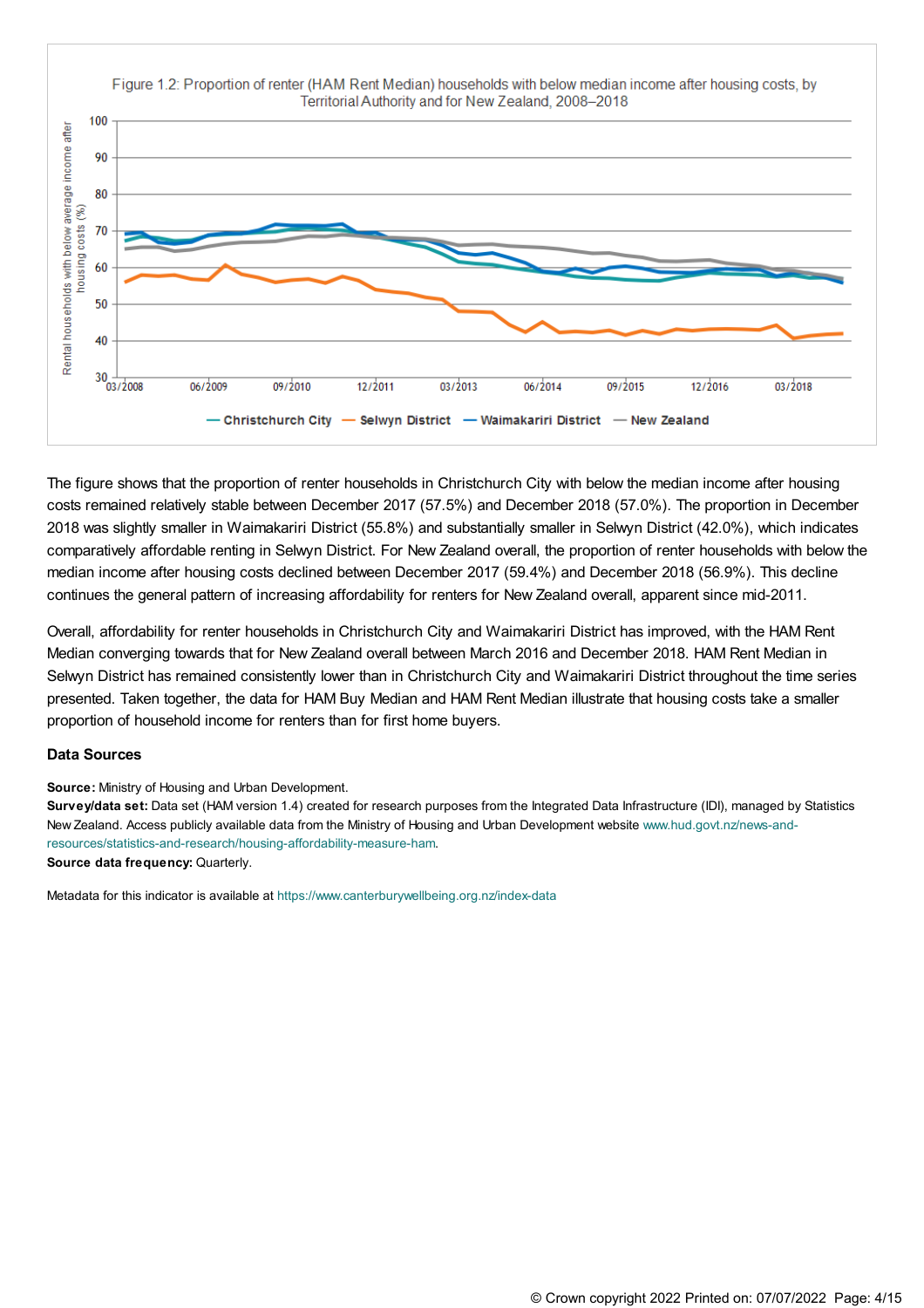### HOUSING-RELATED SPENDING

Housing affordability is largely influenced by income, supply, and demand, and is sensitive to any changes that can place people's income under pressure. The 'spending on housing' indicator provides a picture of whether housing is becoming more or less affordable over time for renters and home owners (based on income data, rent/mortgage payments, rates and insurance; adjusted for household size). The spending on housing indicator considers whether a household is spending more or less than 30 percent of its income on housing costs. The 30 percent threshold does not imply that spending 30 percent of household income is or is not affordable. Determining affordability depends on each household's circumstances and expectations of what qualifies as an acceptable standard of living [10].

This indicator presents the proportion of households that spend more than 30 percent of household income on housing, for renters and for homeowners, for greater Christchurch and New Zealand. Higher proportions indicate less affordable housing.



The figure shows that the proportion of all homeowner households in greater Christchurch that spent over 30 percent of their income on housing costs decreased from 13.4 percent in 2017 to 11.5 percent in 2018 (however, this drop is not statistically significant). By this measure, for the period 2012 to 2018, home ownership appears to have been more affordable in greater Christchurch compared with New Zealand overall, although the differences shown are not statistically significant at any timepoint.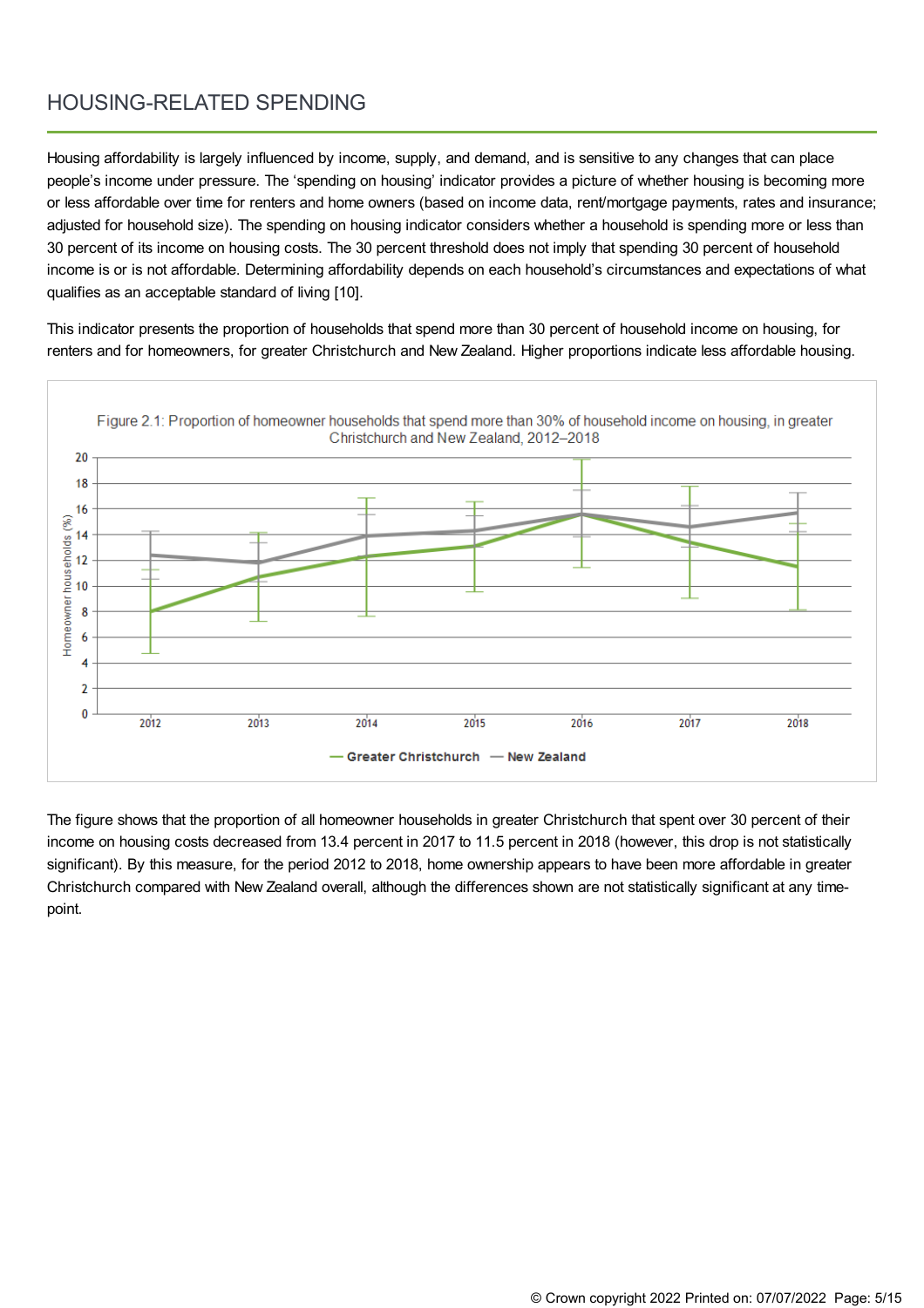

The figure shows that the proportion of renter households in greater Christchurch spending over 30 percent of their income on housing costs was stable between 2017 and 2018 (34.5 percent in 2017, 33.5 percent in 2018; difference not statistically significant). By this measure, for the period 2012 to 2016, spending on housing has generally been lower for greater Christchurch renters compared with renters in New Zealand overall. In 2017 and 2018, spending on housing for renters in greater Christchurch was similar to New Zealand overall. No differences shown are statistically significant, with the exception of a significantly lower proportion for greater Christchurch in 2012.

#### **Data Sources**

**Source:** Statistics New Zealand.

**Survey/data set:** Household Economic Survey to June 2018. Custom data request for greater Christchurch region. **Source data frequency:** Annually.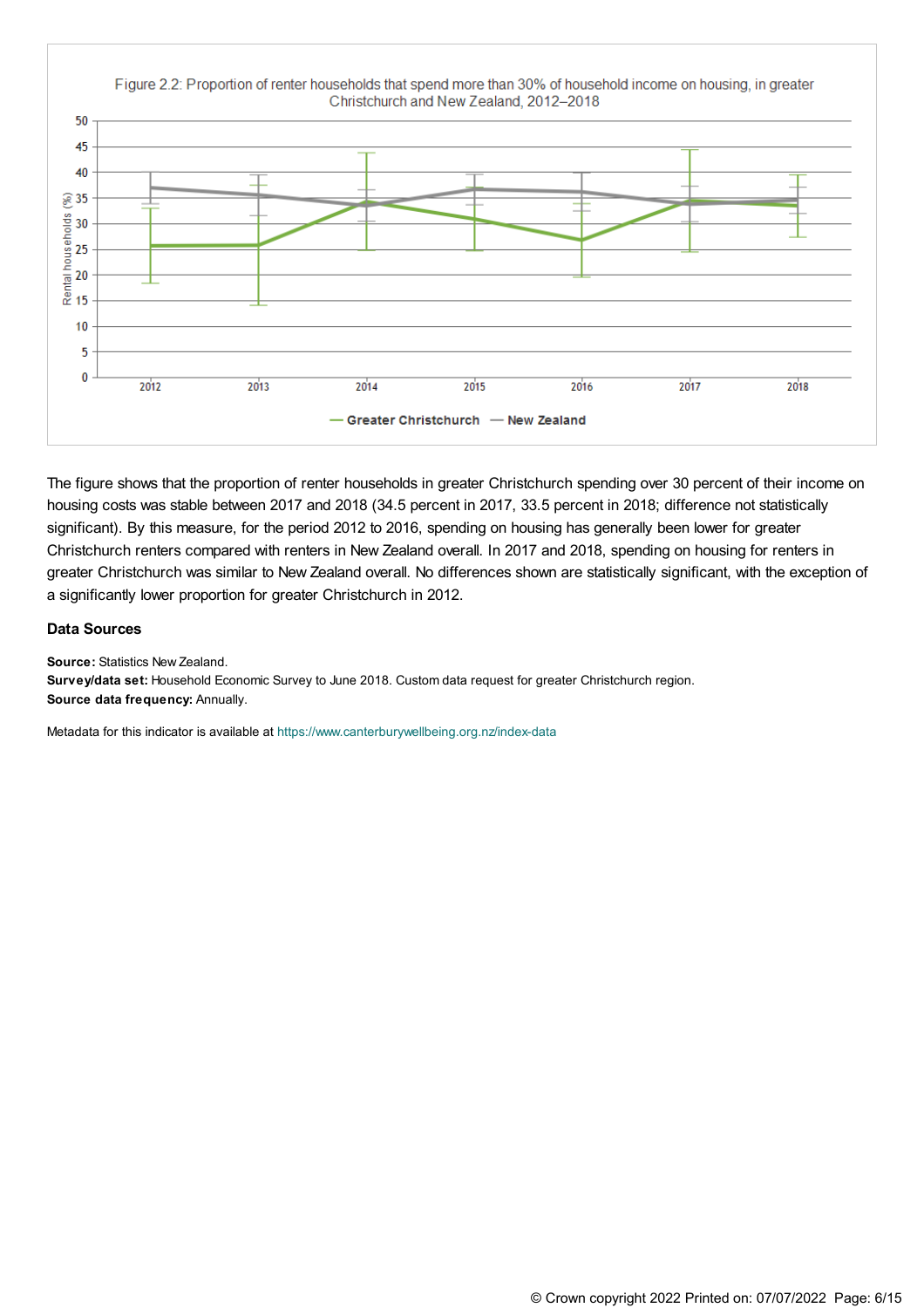## RENTAL PROPERTY SUPPLY

The tenancy bond dataset held by the Ministry of Business Innovation and Employment (MBIE) includes rental properties from private sector landlords, individuals in state housing, and rentals owned by local governments and government entities. It is estimated that bonds are lodged for around 85 percent of all tenancies (excluding tenancies with a fixed term of less than six months, and individuals that have a family member as a landlord)[11]. MBIE provides monthly updates on bond lodgements and current market price for rental properties.

This indicator presents the proportion of private sector rental bonds lodged monthly, by weekly rent level, in greater Christchurch, from 2008 to 2020. Note that almost all bonds from state housing, and rentals owned by government entities were less than \$300 over the timeframe shown.



The figure shows that the availability of low-cost private sector rental properties (\$0–\$299 weekly rent) within greater Christchurch has declined markedly over the last 10 years. The supply of low-cost rentals plateaued around 2015, and low-cost rentals have since accounted for approximately 15% of the rental market. The supply of mid-level rentals (\$300-\$399 and \$400– \$499 weekly rent) has also stabilised since 2015, and each of these price bands has made up approximately one-third of the market, over the 2015 to 2020 period (\$300-\$399, 33.7%; \$400–\$499, 33.3% mean 2015-2020). The proportion of high-cost properties amongst private sector properties available for rent has been low and relatively stable over the last 10 years (≈10%, \$500-\$599 and ≈6%, \$600+ mean 2010 to 2020).

#### **Data Sources**

**Source:** Ministry of Business Innovation and Employment.

**Survey/data set:** Data set created for research purposes from MBIE's tenancy bond database. Access publicly available data from the Ministry of Business Innovation and Employment website [www.mbie.govt.nz/building-and-energy/tenancy-and-housing/rental-bond-data/](https://www.mbie.govt.nz/building-and-energy/tenancy-and-housing/rental-bond-data/) **Source data frequency:** Monthly.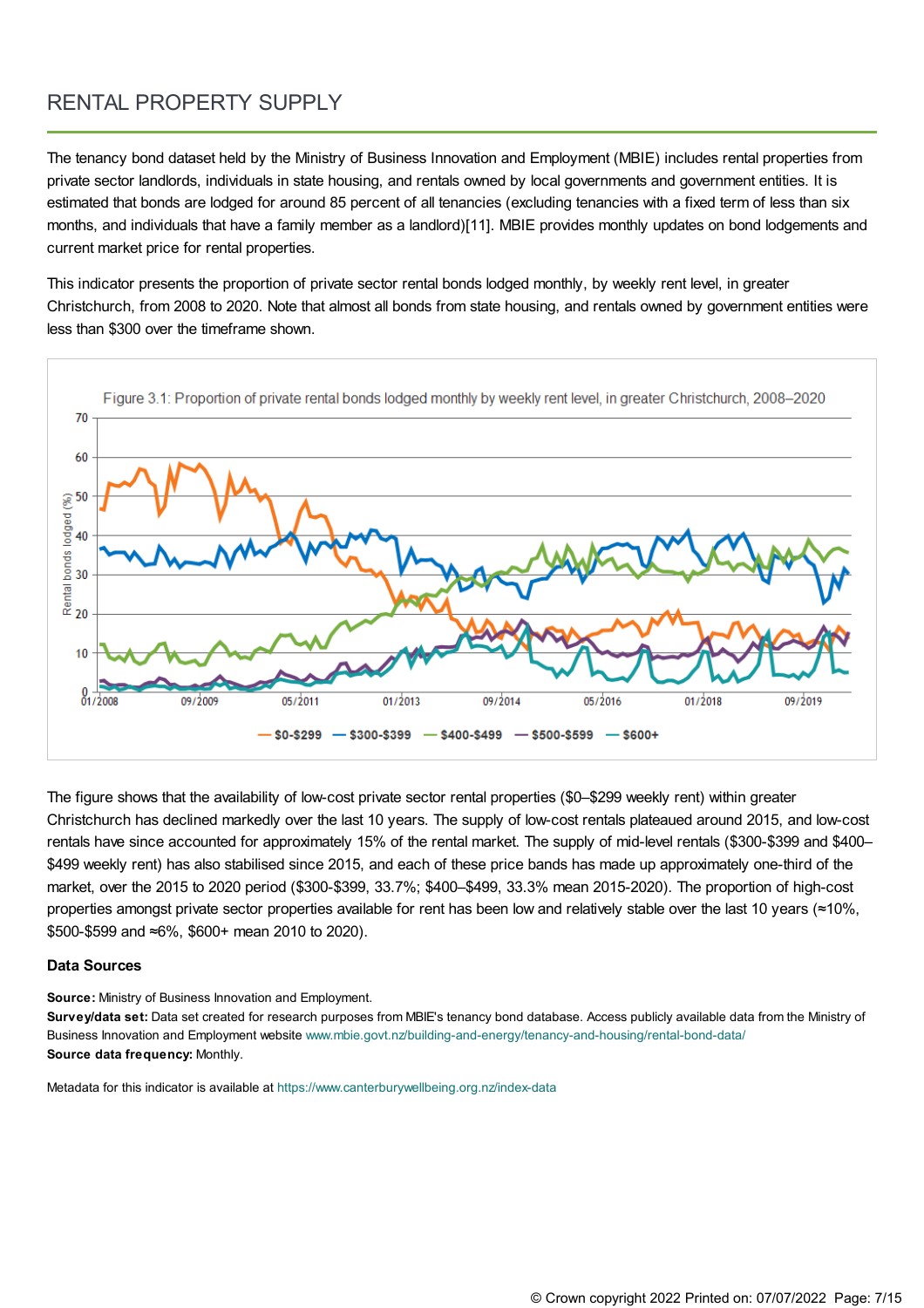## HOUSEHOLD CROWDING

Household crowding increases the risk of infectious diseases spreading (such as bronchiolitis, pneumonia, gastroenteritis, and meningococcal disease), particularly among children [12]. Household crowding also increases the likelihood of adverse psychological responses to living in high-density conditions, such as stress and feelings of lack of privacy [13,14].

Household crowding is measured with census data, by applying the Canadian National Occupancy Standard (based on a formula that includes the number of bedrooms, and the number of occupants and their gender, age, and relationships). Crowding is defined as needing one or more bedrooms; severe household crowding is defined as needing two or more bedrooms.

The complexity of the relationship between household crowding and negative health and wellbeing outcomes makes it difficult to separate the effects of crowding from other factors. Related factors include the physical condition and type of housing, socioeconomic factors, and risk behaviours such as smoking [14]. Despite these complexities, household crowding remains a useful overall indicator of people's exposure to poor housing conditions.

This indicator presents the proportion of the population living in a crowded household (needing one or more bedrooms based on the Canadian National Occupancy Standard) for the Canterbury District Health Board region, in 2013 and 2018.



The figure shows the proportion of those exposed to household crowding for the Canterbury DHB region compared with New Zealand as a whole. In 2013, 6.2 percent of the Canterbury DHB population and 10.1 percent of the New Zealand population overall, lived in crowded households, increasing to 7 percent and 10.8 percent, respectively, in 2018. The relative difference remains unchanged.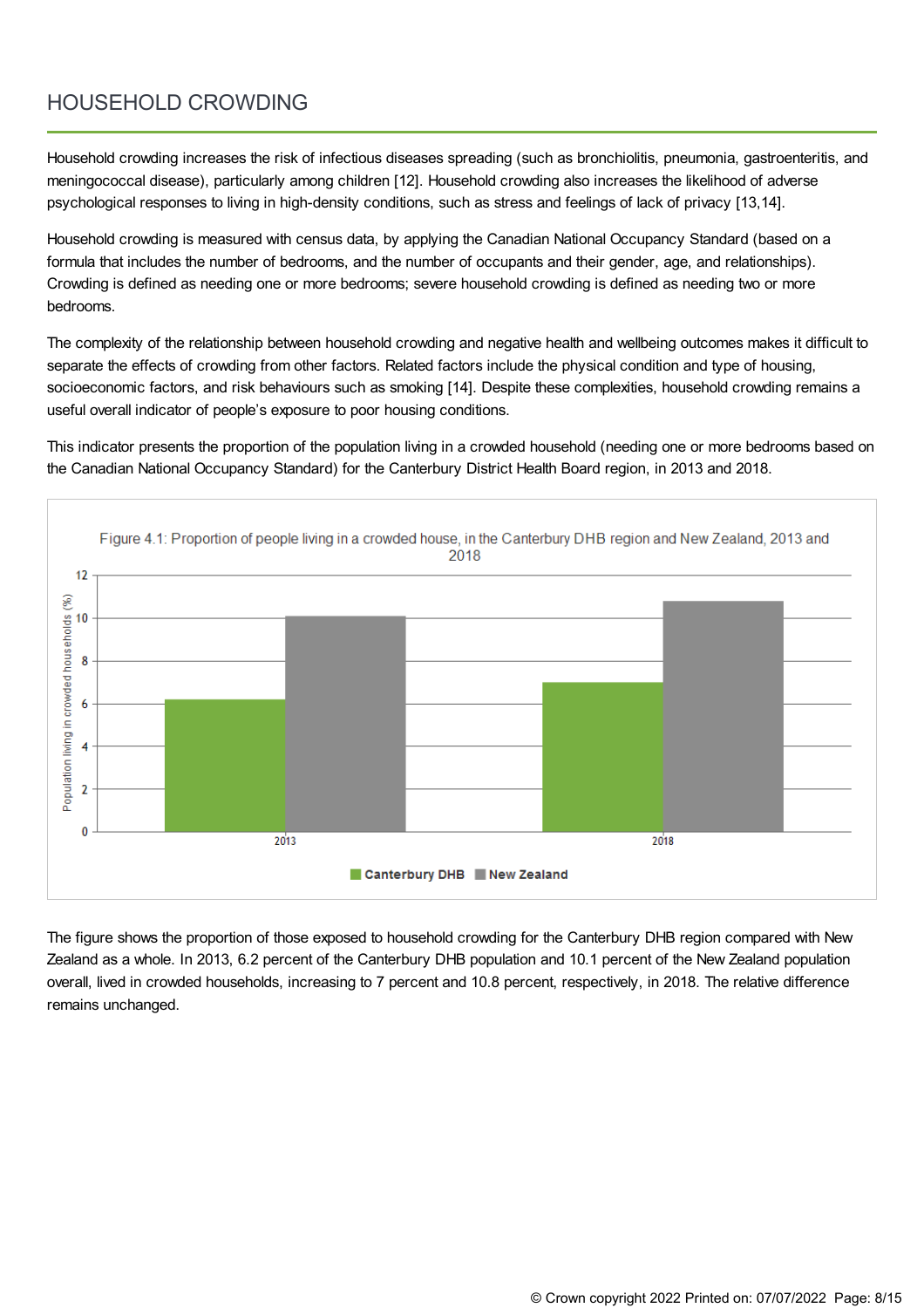#### **Breakdown by ethnicity**



The figure shows that the distribution of exposure to household crowding in the Canterbury DHB region is uneven, with higher levels for Pacific peoples and Māori, relative to the total population. Proportions living in homes defined as crowded in 2013 and 2018 were 30.4 and 27.1 percent for Pacific peoples, 13.8 and 12.0 percent for Māori, and 6.2 and 7.0 percent for the total population, respectively.

#### **Data Sources**

**Source:** Statistics New Zealand.

**Survey/data set:** Census of Population and Dwellings. Custom request for Canterbury DHB region. **Source data frequency:** Census conducted every 5 years.

Metadata for this indicator is available at [https://www.canterburywellbeing.org.nz/index-data](https://www.canterburywellbeing.org.nz/site-information/index-data)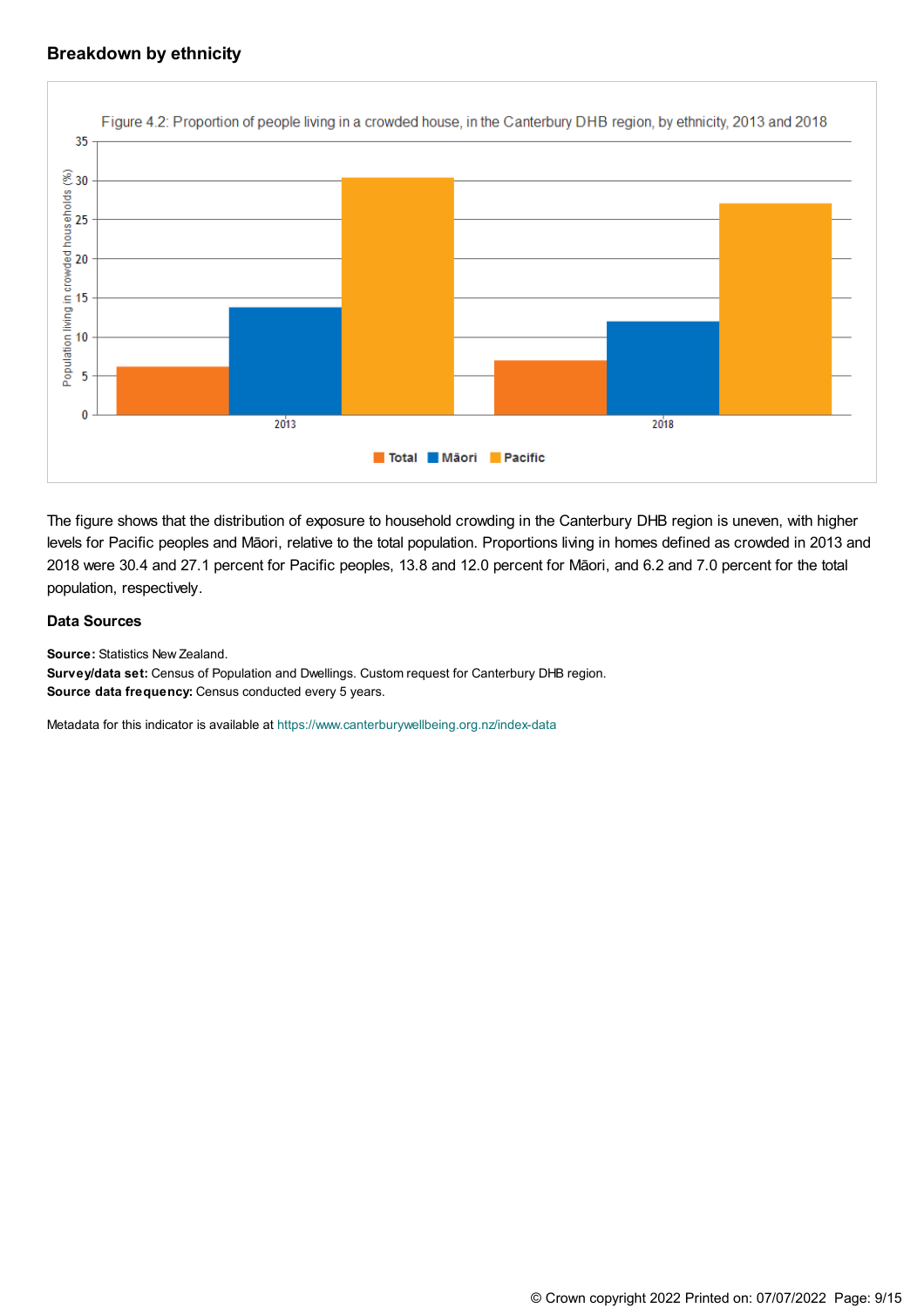### HOUSING QUALITY

Good quality housing is warm and dry and provides sufficient space and amenities for the occupants. A question included in the Canterbury Wellbeing Survey asks respondents to rate their satisfaction with the overall quality of the home in which they live (in terms of warmth, insulation, heating, moisture levels, and weather tightness).

This indicator presents the proportion of those 18 years and over indicating that they were either satisfied or very satisfied with the overall physical quality of the home in which they lived, as reported in the Canterbury Wellbeing Survey from 2017 to 2019.



The figure shows that in June 2019, 80.2 percent of survey respondents indicated that they were either satisfied or very satisfied with the overall quality of the home in which they lived. This represents a statistically significant increase from June 2017 (74.6 percent), although the difference from 2018 to 2019 was not statistically significant (78.5 percent in 2018).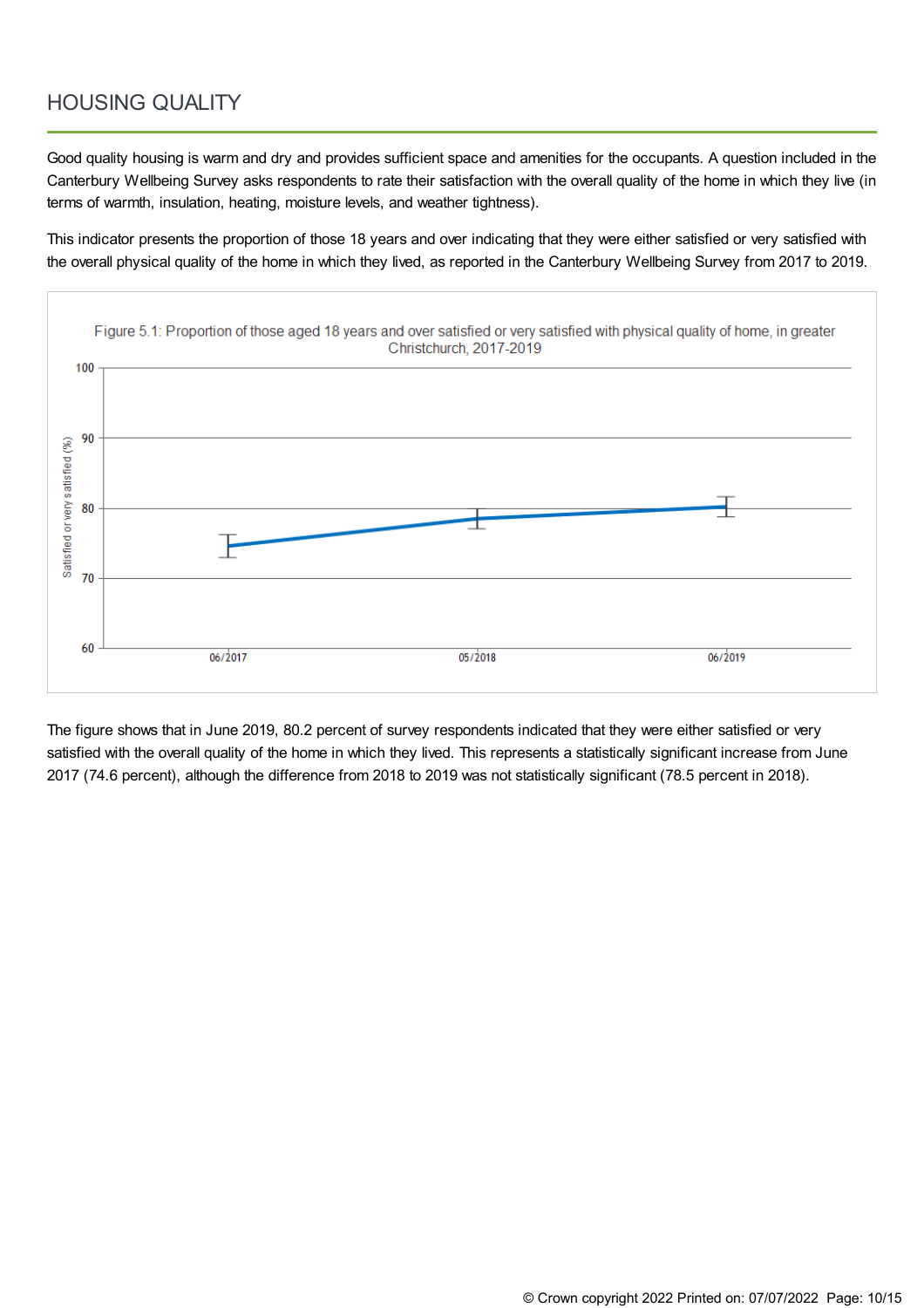



The figure shows that in June 2019, over three-quarters of Christchurch City respondents indicated that they were satisfied or very satisfied with the physical quality of the home in which they lived. Respondents living in Selwyn District and Waimakariri District were statistically significantly more likely to indicate that they were satisfied or very satisfied with the overall quality of their home (Selwyn 88.9 percent; Waimakariri 85.5 percent) compared with Christchurch City residents (78.4 percent). While the general pattern seen in 2019 reflects that seen in the previous two years, the proportion of Christchurch City residents reporting that they were satisfied or very satisfied with the physical quality of their home has increased statistically significantly between 2017 and 2019 (from 71.8 percent in 2017 to 78.4 percent in 2019).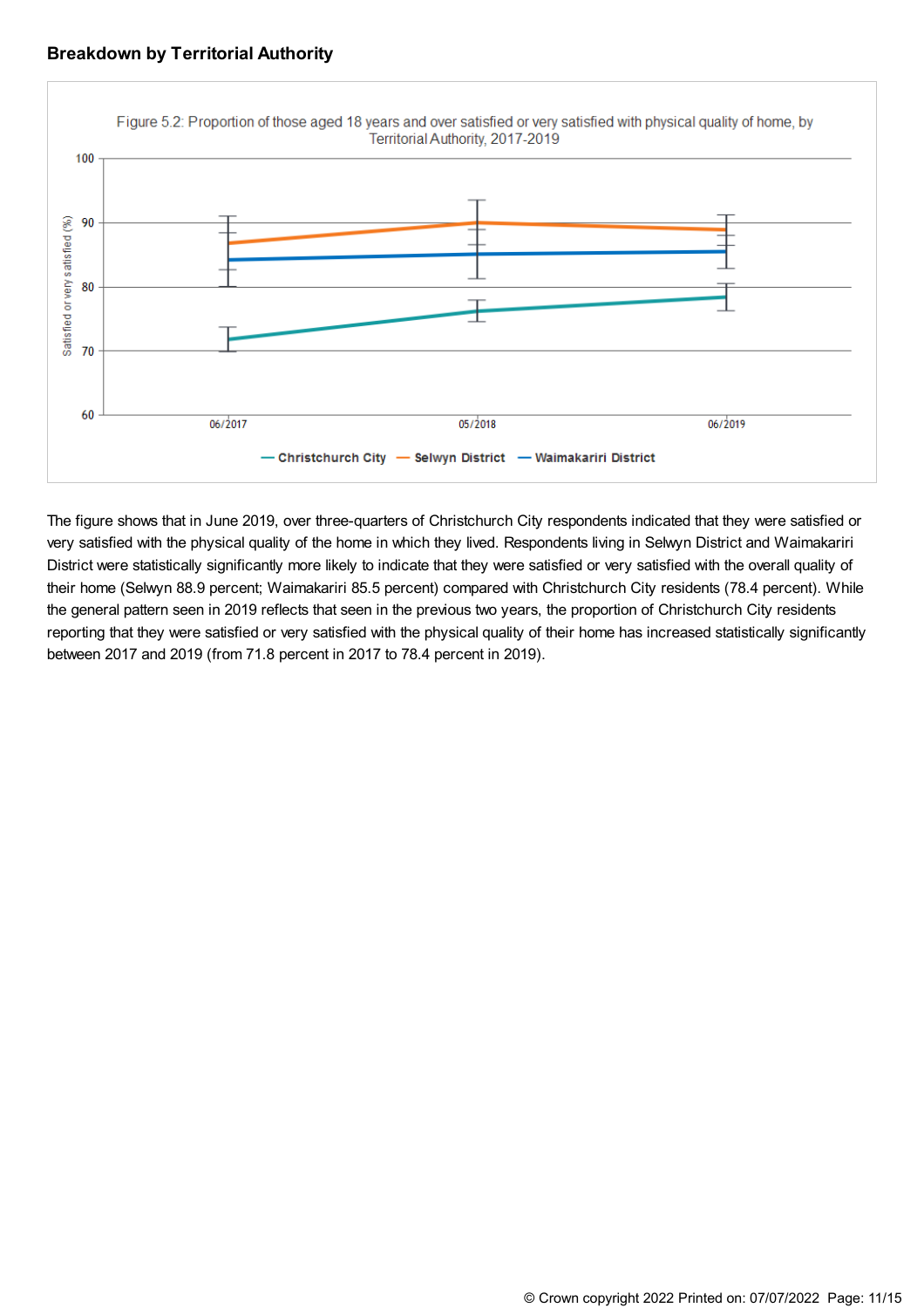

The figure shows that in June 2019, over three-quarters of European and Māori respondents indicated that they were satisfied or very satisfied with the physical quality of the home in which they lived. Approximately two-thirds (65.4 percent) of Pacific/Asian/Indian respondents indicated that they were satisfied or very satisfied with the physical quality of the home in which they lived (statistically significantly lower than European respondents). The pattern seen in 2019 generally reflects that seen at the 2017 and 2018 time-points (along with a general increase in satisfaction, 2017–2019).

#### **Breakdown by income**



The figure shows an overall pattern of increased satisfaction with the quality of the home with increasing household income. The proportion of respondents in the less than \$30,000 income bracket satisfied or very satisfied with housing quality was statistically significantly lower than that for respondents from all the other income groups in 2019. In contrast, those in the \$100,000+ household income group were statistically significantly more likely to indicate being satisfied or very satisfied than respondents from all other income groups, at all time-points.

#### © Crown copyright2022 Printed on: 07/07/2022 Page: 12/15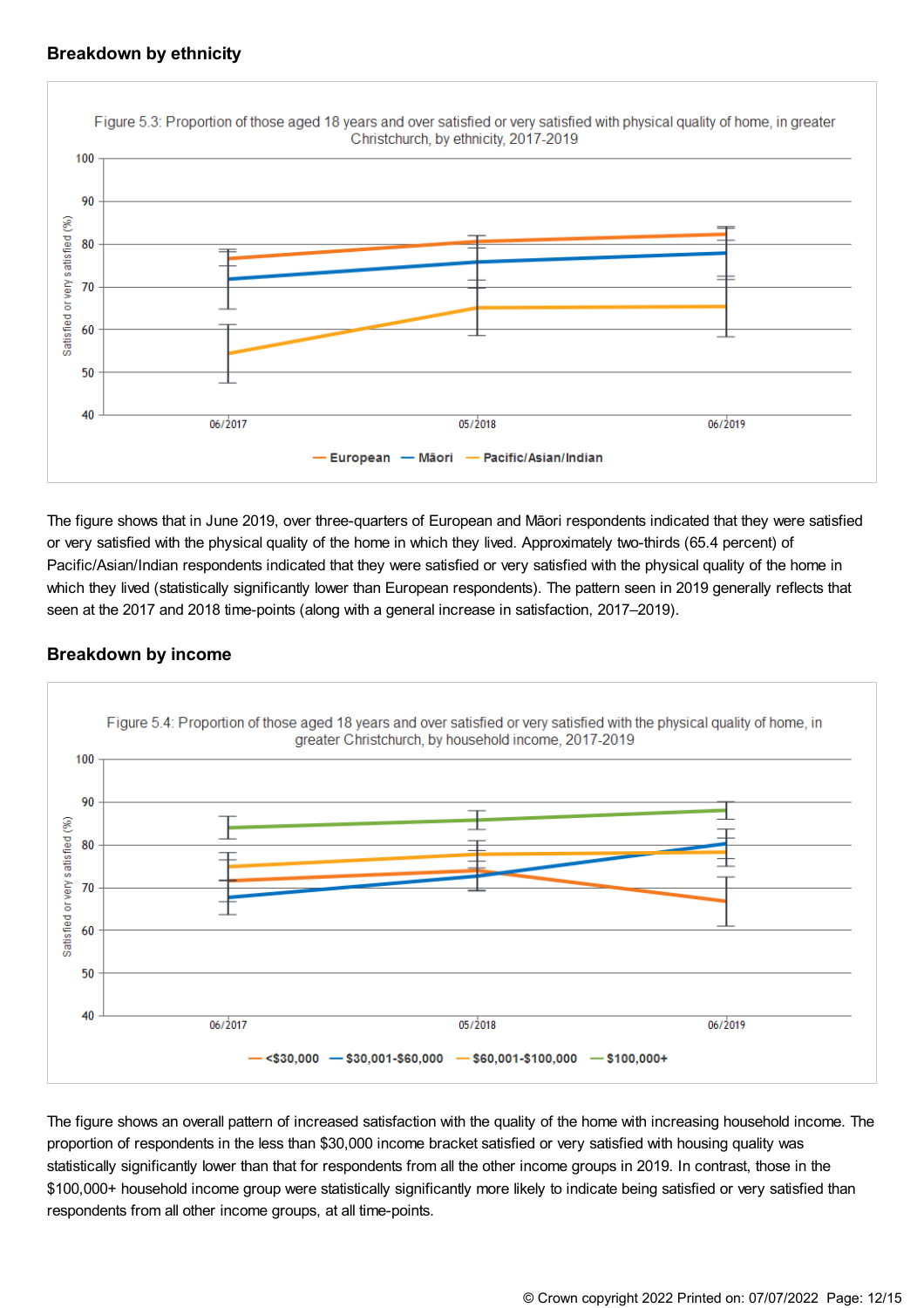

The figure shows that in June 2019, there was a statistically significant difference in satisfaction with the quality of the home for greater Christchurch respondents with a long-term health condition or disability compared to those without (72.7 percent and 82.2 percent respectively, 9.5 percentage point difference). This gap has increased since 2018 (74.7 percent and 80.1 percent respectively, 5.4 percentage point difference in 2018).

#### **Data Sources**

**Source:** Canterbury District Health Board.

**Survey/data set:** Canterbury Wellbeing Survey to 2019. Access publicly available data from the Community and Public Health (Canterbury DHB) website [www.cph.co.nz/your-health/wellbeing-survey/](https://www.cph.co.nz/your-health/wellbeing-survey/)

**Source data frequency:** Annually.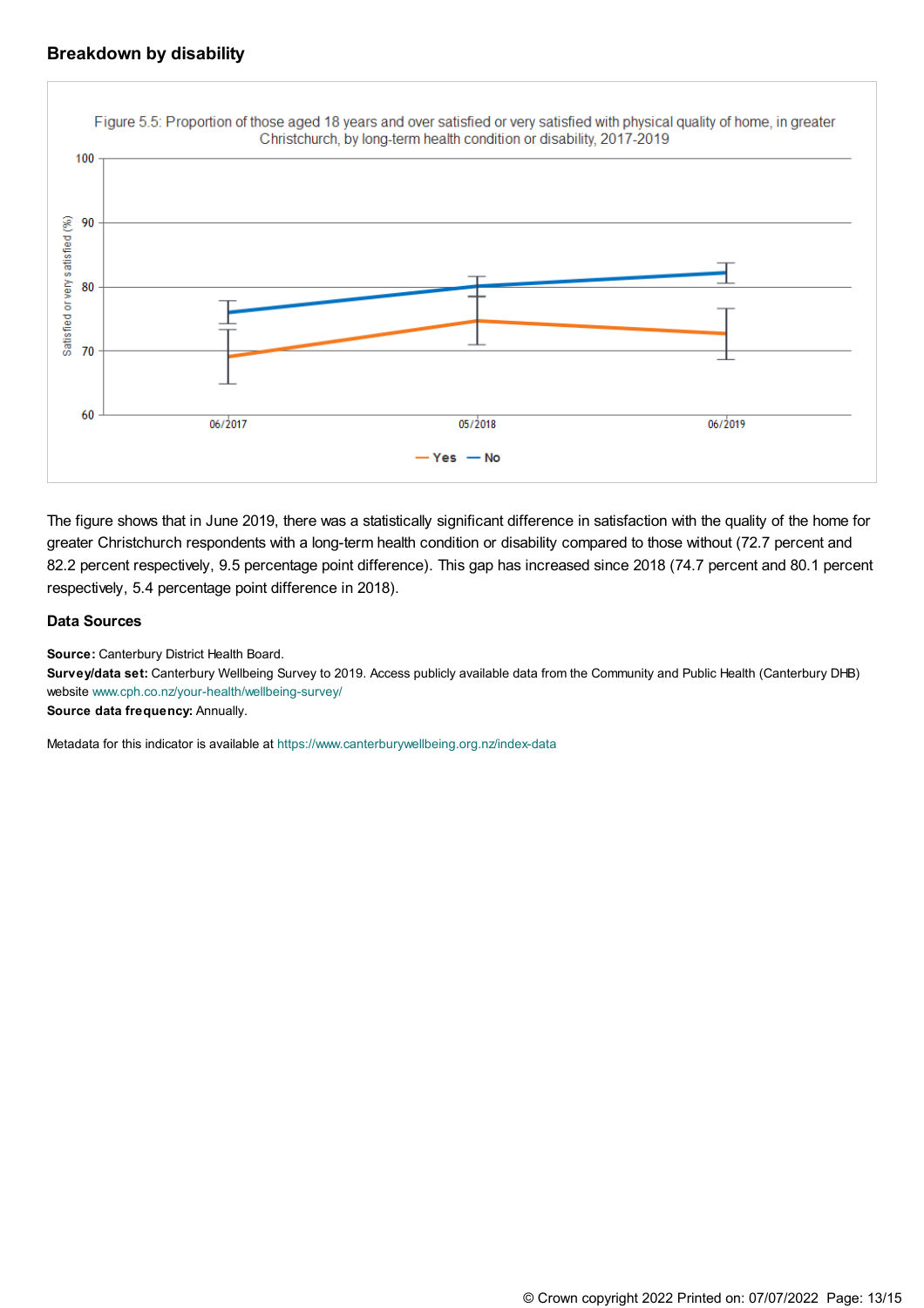#### **REFERENCES**

- **1** Ministry of Social Development (2016) *The Social Report 2016*. Wellington: Ministry of Social Development.
- Howden-Chapman P (2004) Housing standards: a glossary of housing and health. *Journal of Epidemiology and Community Health.* 58: **2** 162-168.
- 3 National Health Committee (1998) The Social, Cultural and Economic Determinants of Health in New Zealand: Action to Improve Health. Wellington: National Health Committee.
- Thomson H, Thomas S, Sellstrom E, Petticrew M (2013) Housing improvements for health and associated socio-economic outcomes. **4** *Cochrane Database Syst Rev*: Cd008657.
- **5** Carter D, Sharp S, British Medical Association (2003) *Housing and health: Building for the future*. London: British Medical Association.
- 6 Howden-Chapman P, Matheson A, Crane J, Viggers H, Cunningham M, et al. (2007) Effect of insulating existing houses on health inequality: cluster randomised study in the community. *BMJ* 334: 460.
- Howden-Chapman P, Pierse N, Nicholls S, Gillespie-Bennett J, Viggers H, et al. (2008) Effects of improved home heating on asthma in **7** community dwelling children: randomised controlled trial. *BMJ* 337.
- Mitchell I, O'Malley S (2004) How affordable is housing in New Zealand and what strategies are available to reduce housing stress? Social **8** Policy, Research and Evaluation Conference, 25–26 November. Wellington.
- Baker MG, Goodyear R, Telfar Barnard L, Howden-Chapman P (2012) *The Distribution of Household Crowding in New Zealand: An* **9** *analysis based on 1991 to 2006 Census data*. Wellington: He Kainga Oranga/Housing and Health Research Programme, University of Otago.
- Ministry of Housing and Urban Development. (2019). *Housing Affordability Measure Method HAM version 1.4*. Wellington: Ministry of **10** Housing and Urban Development.
- **11** Miller S, Suie S, Bycroft C (2018) *Comparing housing information from census and tenancy bond data*. Wellington: Statistics New Zealand.
- Baker MG, McDonald A, Zhang J, Howden-Chapman P (2013) *Infectious Diseases Attributable to Household Crowding in New Zealand: A* **12** *systematic review and burden of disease estimate*. Wellington: He Kainga Oranga/Housing and Health Research Programme, University of Otago.
- 13 Crothers C, Kearns R, Lindsey D (1993) Housing in Manukau City: Overcrowding, Poor Housing and Their Consequences Working Papers *in Sociology, University of Auckland* 27.
- **14** Evans GW (2003) The built environment and mental health. *J Urban Health* 80: 536-555.